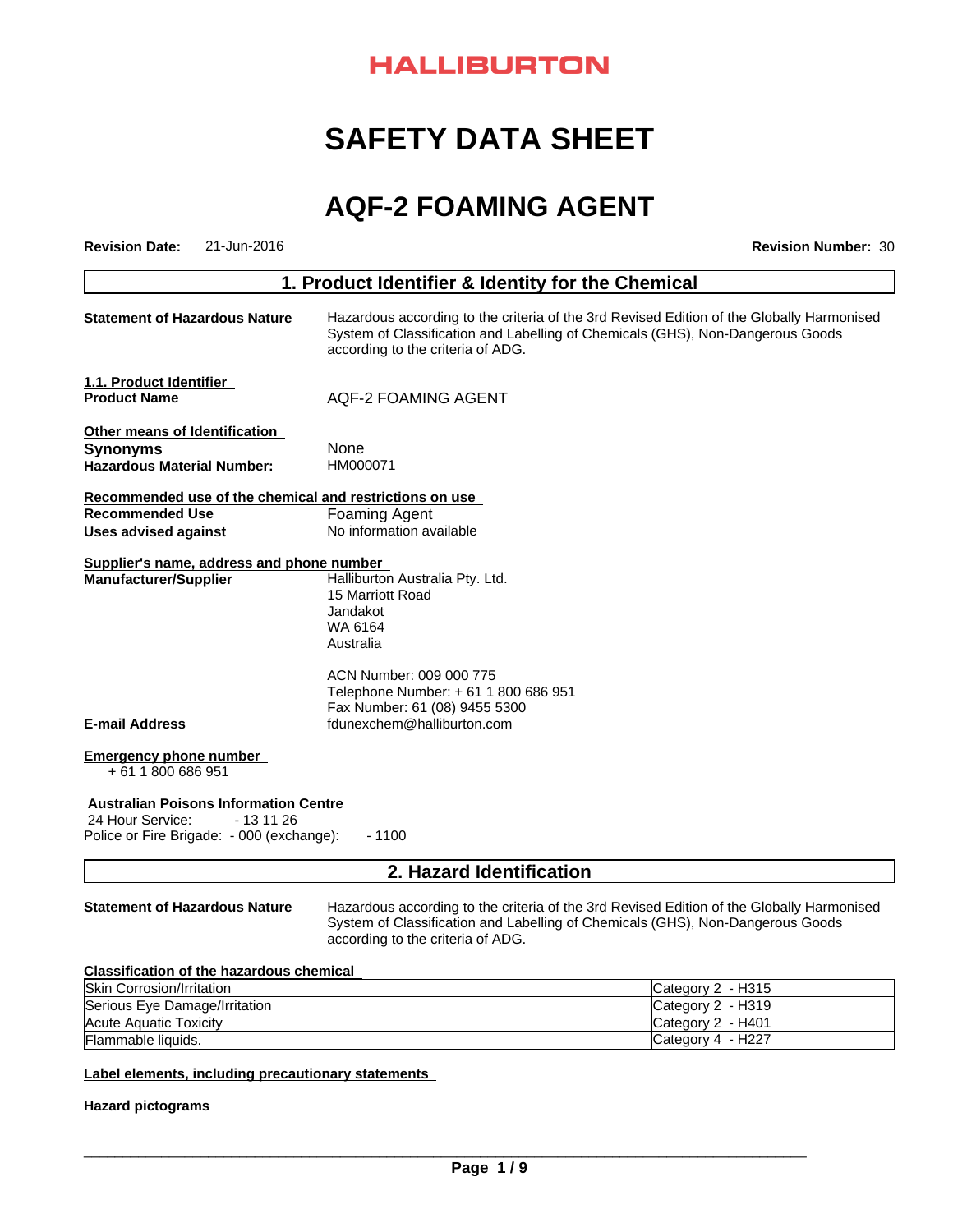| <b>Signal Word</b>                | Warning                                                                                                                                                                                                                                                                                                                                                                                                                                                                                                    |
|-----------------------------------|------------------------------------------------------------------------------------------------------------------------------------------------------------------------------------------------------------------------------------------------------------------------------------------------------------------------------------------------------------------------------------------------------------------------------------------------------------------------------------------------------------|
| <b>Hazard Statements:</b>         | H227 - Combustible liquid<br>H315 - Causes skin irritation<br>H319 - Causes serious eye irritation<br>H401 - Toxic to aquatic life                                                                                                                                                                                                                                                                                                                                                                         |
| <b>Precautionary Statements</b>   |                                                                                                                                                                                                                                                                                                                                                                                                                                                                                                            |
| <b>Prevention</b>                 | P210 - Keep away from heat/sparks/open flames/hot surfaces. - No smoking<br>P264 - Wash face, hands and any exposed skin thoroughly after handling<br>P273 - Avoid release to the environment<br>P280 - Wear protective gloves/eye protection/face protection                                                                                                                                                                                                                                              |
| <b>Response</b>                   | P302 + P352 - IF ON SKIN: Wash with plenty of soap and water<br>P332 + P313 - If skin irritation occurs: Get medical advice/attention<br>P362 - Take off contaminated clothing and wash before reuse<br>P305 + P351 + P338 - IF IN EYES: Rinse cautiously with water for several minutes.<br>Remove contact lenses, if present and easy to do. Continue rinsing<br>P337 + P313 - If eye irritation persists: Get medical advice/attention<br>P370 + P378 - In case of fire: Use water spray for extinction |
| <b>Storage</b><br><b>Disposal</b> | P403 + P235 - Store in a well-ventilated place. Keep cool<br>P501 - Dispose of contents/container in accordance with<br>local/regional/national/international regulations                                                                                                                                                                                                                                                                                                                                  |
| <b>Contains</b><br>Substances     | CAS Numher                                                                                                                                                                                                                                                                                                                                                                                                                                                                                                 |

| <b>Substances</b>                 | <b>CAS Number</b> |
|-----------------------------------|-------------------|
| Salts of aliphatic sulfonic acids | Proprietary       |
| Ethylene givcol monobutyl ether   | 111-76-2          |
| Diethylene glycol                 | 111-46-6          |

#### **Other hazards which do not result in classification**

This mixture contains no substance considered to be persistent, bioaccumulating nor toxic (PBT). This mixture contains no substance considered to be very persistent nor very bioaccumulating (vPvB).

*For the full text of the H-phrases mentioned in this Section, see Section 16*

| 3. Composition/information on Ingredients |  |
|-------------------------------------------|--|
|-------------------------------------------|--|

| <b>Substances</b>                 | <b>CAS Number</b> | PERCENT (w/w) | <b>IGHS Classification -</b><br>Australia                                                                                                |
|-----------------------------------|-------------------|---------------|------------------------------------------------------------------------------------------------------------------------------------------|
| Salts of aliphatic sulfonic acids | Proprietary       | $30 - 60%$    | Skin Irrit. 2 (H315)<br>$Eye$ Irrit. 2A (H319)<br>Aquatic Acute 2 (H401)                                                                 |
| Ethylene glycol monobutyl ether   | 111-76-2          | $10 - 30%$    | Acute Tox. 4 (H302)<br>Acute Tox. 4 (H312)<br>Acute Tox. 4 (H332)<br>Skin Irrit. 2 (H315)<br>Eye Irrit. 2A (H319)<br>Flam. Lig. 4 (H227) |
| Diethylene glycol                 | 111-46-6          | $5 - 10%$     | Acute Tox. 4 (H302)<br><b>STOT RE 2 (H373)</b>                                                                                           |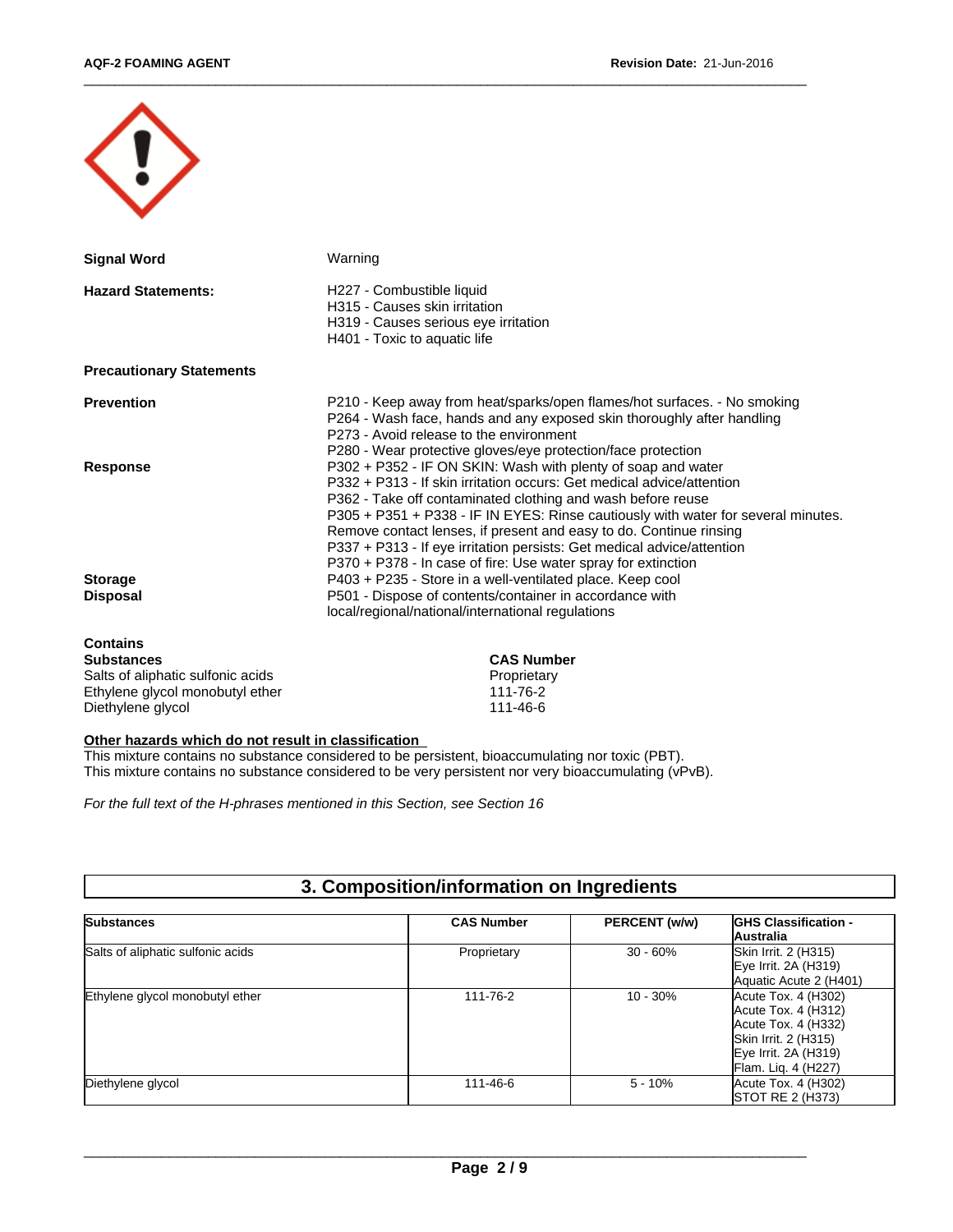# **4. First aid measures Description of necessary first aid measures Inhalation** If inhaled, move victim to fresh air and seek medical attention. **Eyes In case of contact, or suspected contact, immediately flush eyes with plenty of** water for at least 15 minutes and get medical attention immediately after flushing. **Skin In case of contact, immediately flush skin with plenty of soap and water for at least** 15 minutes. Get medical attention. Remove contaminated clothing and launder before reuse. **Ingestion Do NOT** induce vomiting. Give nothing by mouth. Obtain immediate medical attention.

#### **Symptoms caused by exposure**

Causes eye irritation Causes skin irritation.

#### **Medical Attention and Special Treatment**

**Notes to Physician** Treat symptomatically

# **5. Fire Fighting Measures**

## **Suitable extinguishing equipment**

**Suitable Extinguishing Media**

Water fog, carbon dioxide, foam, dry chemical.

**Extinguishing media which must not be used for safety reasons**

None known.

## **Specific hazards arising from the chemical**

**Special exposure hazards in a fire**

Decomposition in fire may produce harmful gases.

# **Special protective equipment and precautions for fire fighters**

**Special protective equipment for firefighters**

Full protective clothing and approved self-contained breathing apparatus required for fire fighting personnel.

# **6. Accidental release measures**

# **6.1. Personal precautions, protective equipment and emergency procedures**

Use appropriate protective equipment. Avoid contact with skin, eyes and clothing. Avoid breathing vapors. Ensure adequate ventilation.

### **6.2. Environmental precautions**

Prevent from entering sewers, waterways, or low areas. Consult local authorities.

#### **6.3. Methods and material for containment and cleaning up**

Isolate spill and stop leak where safe. Remove ignition sources and work with non-sparking tools. Contain spill with sand or other inert materials. Scoop up and remove. Do NOT spread spilled product with water.

# **7. Handling and storage**

#### **7.1. Precautions for safe handling**

#### **Handling Precautions**

Avoid contact with eyes, skin, or clothing. Avoid breathing vapors. Ensure adequate ventilation. Wash hands after use. Launder contaminated clothing before reuse. Use appropriate protective equipment.

# **Hygiene Measures**

Handle in accordance with good industrial hygiene and safety practice.

#### **7.2. Conditions for safe storage, including any incompatibilities Storage Information**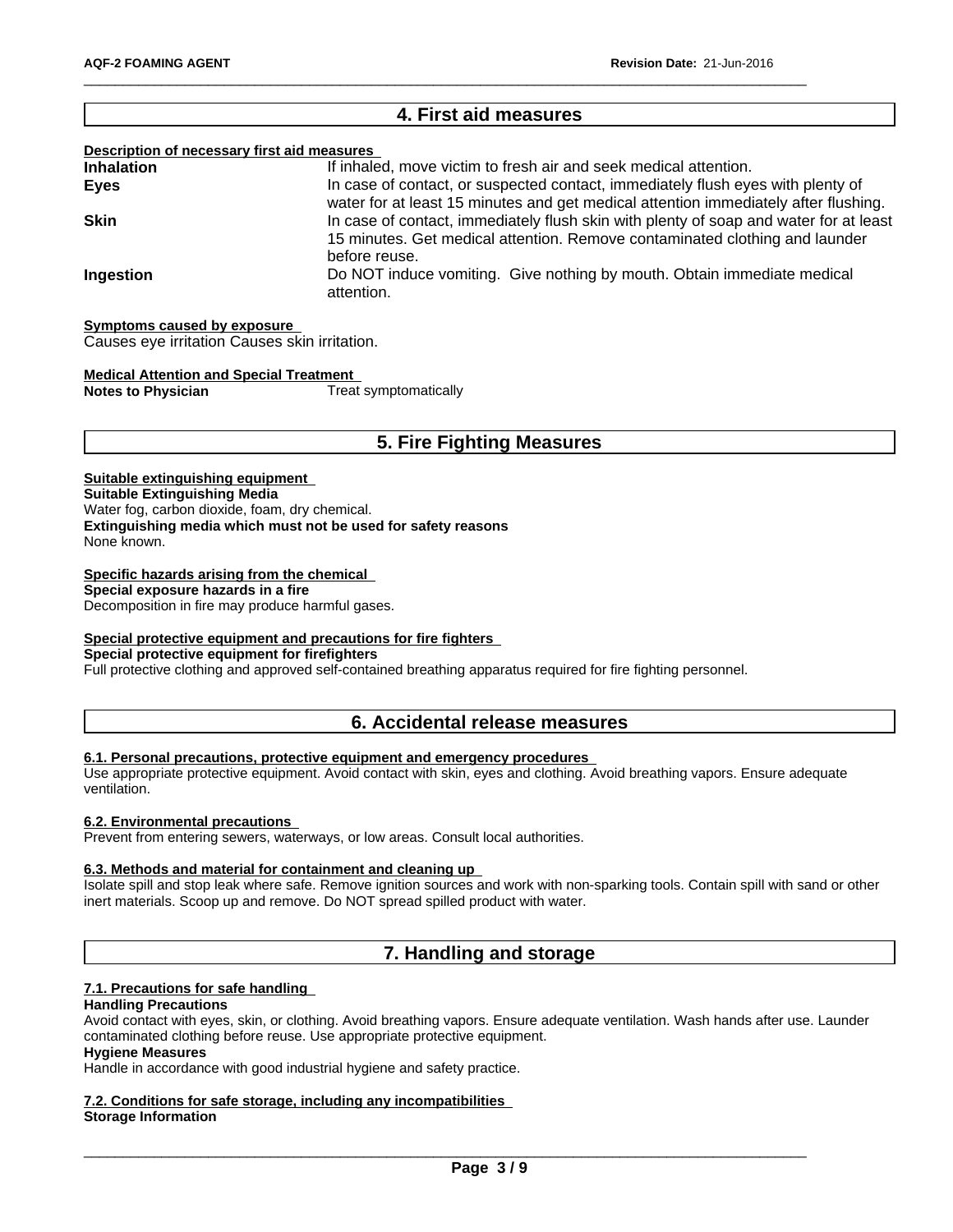Store away from oxidizers. Store in a cool well ventilated area. Keep container closed when not in use. Keep from freezing. Product has a shelf life of 36 months. **Other Guidelines**

No information available

# **8. Exposure Controls/Personal Protection**

#### **Control parameters - exposure standards, biological monitoring Exposure Limits**

| <b>EXPOSURE LITTINS</b>           |                   |                                                                                                                       |                      |
|-----------------------------------|-------------------|-----------------------------------------------------------------------------------------------------------------------|----------------------|
| Substances                        | <b>CAS Number</b> | <b>Australia NOHSC</b>                                                                                                | <b>ACGIH TLV-TWA</b> |
| Salts of aliphatic sulfonic acids | Proprietary       | Not applicable                                                                                                        | Not applicable       |
| Ethylene glycol monobutyl ether   | 111-76-2          | TWA: 20 ppm TWA: 96.9 TWA: 20 ppm<br>ma/m <sup>3</sup><br>$\vert$ STEL: 50 ppm STEL: 242 $\vert$<br>ma/m <sup>3</sup> | lSkin                |
| Diethylene glycol                 | 111-46-6          | TWA: 23 ppm TWA: 100 Not applicable<br>mq/m <sup>3</sup>                                                              |                      |

# **Appropriate engineering controls**

Use in a well ventilated area. Local exhaust ventilation should be used in areas without good cross ventilation.

| Personal protective equipment (PPE)    |                                                                                                                                                                                                                                                                                                                                                                                                                                                                                                                                                                                                                                                     |
|----------------------------------------|-----------------------------------------------------------------------------------------------------------------------------------------------------------------------------------------------------------------------------------------------------------------------------------------------------------------------------------------------------------------------------------------------------------------------------------------------------------------------------------------------------------------------------------------------------------------------------------------------------------------------------------------------------|
| <b>Personal Protective Equipment</b>   | If engineering controls and work practices cannot prevent excessive exposures, the<br>selection and proper use of personal protective equipment should be determined by an<br>industrial hygienist or other qualified professional based on the specific application of this<br>product.                                                                                                                                                                                                                                                                                                                                                            |
| <b>Respiratory Protection</b>          | When the potential exists for vapors of this product to be present, use a respirator with an<br>organic-vapor filter or a supplied-air respirator as needed for adequate protection.                                                                                                                                                                                                                                                                                                                                                                                                                                                                |
| <b>Hand Protection</b>                 | Suitable materials for longer, direct contact (recommended: protection index 6,<br>corresponding to > 480 minutes permeation time as per EN 374): This information is based<br>on literature references and on information provided by glove manufacturers, or is derived<br>by analogy with similar substances. Please note that in practice the working life of<br>chemical-resistant protective gloves may be considerably shorter than the permeation time<br>determined in accordance with EN 374 as a result of the many influencing factors (e.g.<br>temperature). If signs of wear and tear are noticed then the gloves should be replaced. |
| <b>Skin Protection</b>                 | Wear impervious protective clothing, including boots, gloves, lab coat, apron, rain jacket,<br>pants or coverall, as appropriate, to prevent skin contact.                                                                                                                                                                                                                                                                                                                                                                                                                                                                                          |
| <b>Eye Protection</b>                  | Chemical goggles; also wear a face shield if splashing hazard exists.                                                                                                                                                                                                                                                                                                                                                                                                                                                                                                                                                                               |
| <b>Other Precautions</b>               | None known.                                                                                                                                                                                                                                                                                                                                                                                                                                                                                                                                                                                                                                         |
| <b>Environmental Exposure Controls</b> | Do not allow material to contaminate ground water system                                                                                                                                                                                                                                                                                                                                                                                                                                                                                                                                                                                            |

**9. Physical and Chemical Properties**

|                               | 9.1. Information on basic physical and chemical properties |                        |                          |
|-------------------------------|------------------------------------------------------------|------------------------|--------------------------|
| <b>Physical State:</b>        | Liquid                                                     | Color                  | Clear light yellow       |
| Odor:                         | <b>Bland</b>                                               | <b>Odor Threshold:</b> | No information available |
| Property                      |                                                            | Values                 |                          |
| Remarks/ - Method             |                                                            |                        |                          |
| pH:                           |                                                            | $6.5 - 8.5(10%)$       |                          |
| <b>Freezing Point / Range</b> |                                                            | $-16 °C$               |                          |
| <b>Melting Point / Range</b>  |                                                            | No data available      |                          |
| <b>Boiling Point / Range</b>  |                                                            | $> 100$ °C / 212 °F    |                          |
| <b>Flash Point</b>            |                                                            | 61 °C / 142 °F PMCC    |                          |
| <b>Evaporation rate</b>       |                                                            | No data available      |                          |
| <b>Vapor Pressure</b>         |                                                            | < 1 mmHq               |                          |
| <b>Vapor Density</b>          |                                                            | No data available      |                          |
| <b>Specific Gravity</b>       |                                                            | 1.038                  |                          |
| <b>Water Solubility</b>       |                                                            | Soluble in water       |                          |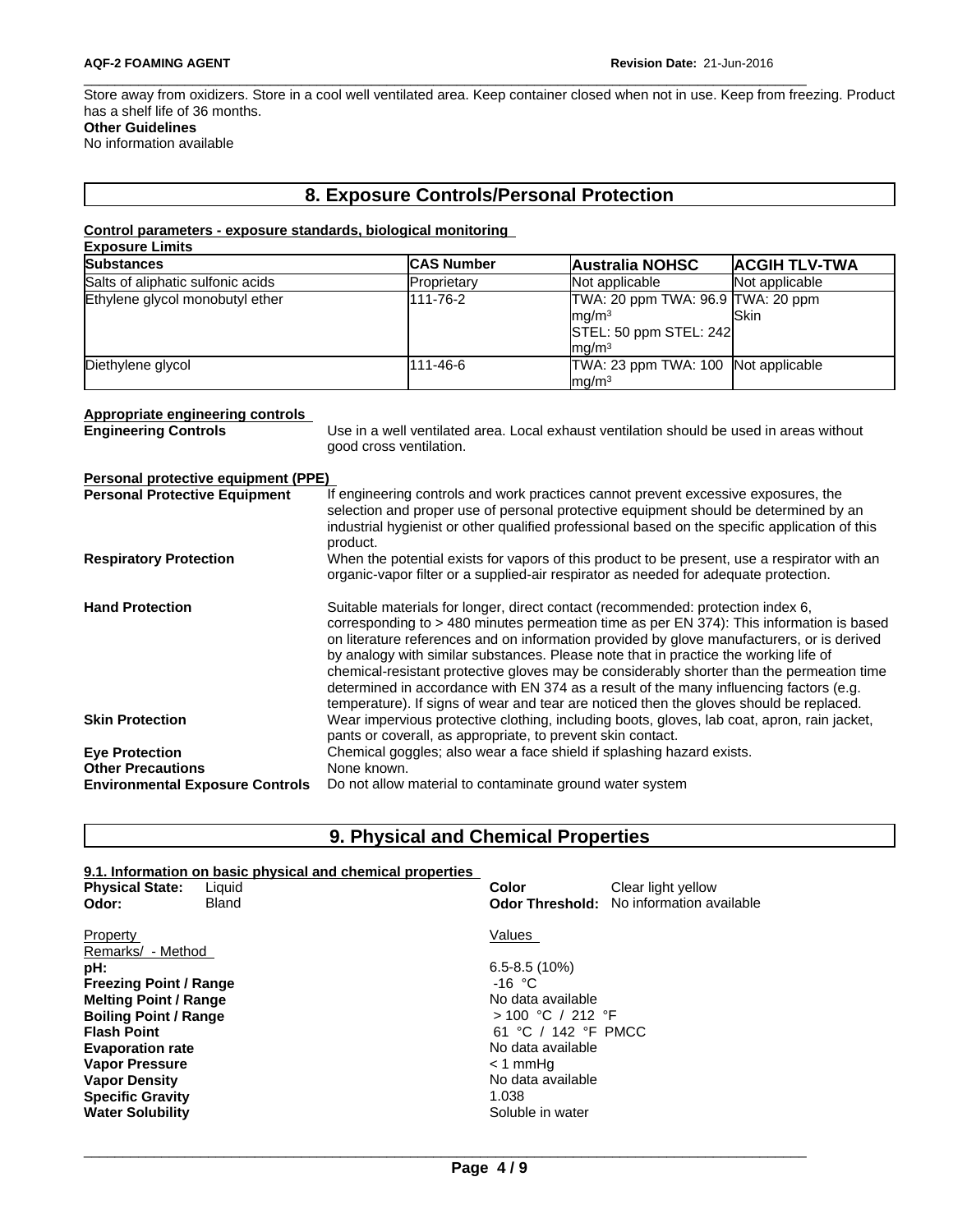**Solubility in other solvents**<br> **Partition coefficient: n-octanol/water** No data available<br>
No data available **Partition coefficient: n-octanol/water Autoignition Temperature No data available** No data available **Decomposition Temperature No data available** No data available **Viscosity No data available No data available No data available Explosive Properties**<br> **Explosive Properties**<br> **Oxidizing Properties**<br> **Oxidizing Properties Oxidizing Properties** 

**9.2. Other information VOC Content (%)** No data available

# **10. Stability and Reactivity**

#### **10.1. Reactivity**

Not expected to be reactive. **10.2. Chemical stability** Stable **10.3. Possibility of hazardous reactions** Will Not Occur **10.4. Conditions to avoid** Keep away from heat, sparks and flame. **10.5. Incompatible materials** Strong oxidizers. **10.6. Hazardous decomposition products** Oxides of sulfur. Carbon monoxide and carbon dioxide.

# **11. Toxicological Information**

**Information on routes of exposure Principle Route of Exposure** Eye or skin contact, inhalation.

# **Symptoms related to exposure Most Important Symptoms/Effects**

Causes eye irritation Causes skin irritation.

# **Numerical measures of toxicity**

# **Toxicology data for the components**

| <b>Substances</b>                                 | <b>CAS Number</b> | LD50 Oral                                                                    | <b>LD50 Dermal</b>                  | <b>LC50 Inhalation</b> |
|---------------------------------------------------|-------------------|------------------------------------------------------------------------------|-------------------------------------|------------------------|
| Salts of aliphatic sulfonic Proprietary<br>lacids |                   | 2310 mg/kg (Rat)<br>2079 mg/kg (Rat)<br>6314 mg/kg (Rat)<br>4000 mg/kg (Rat) | 6300 mg/kg (Rabbit)<br>> 6000 mg/kg | $> 52$ mg/L (Rat) 4h   |
| Ethylene glycol<br>monobutyl ether                | 111-76-2          | 1414 mg/kg-bw (guinea pig)                                                   | >2000 mg/kg (Rabbit)                | No data available      |
| Diethylene glycol                                 | 111-46-6          | 12565 - 19600 mg/kg (Rat)                                                    | 11890 - 13300 mg/kg (Rabbit)        | > 4.6 mg/L (Rat) 4h    |

**Immediate, delayed and chronic health effects from exposure Inhalation**<br> **Eve Contact**<br> **Eve Contact**<br> **Eve Contact**<br> **Eve Contact Eye Contact** Causes eye irritation.<br> **Skin Contact** Causes skin irritation. **Causes skin irritation. Ingestion Interface Interface Interface Irritation of the mouth, throat, and stomach. May cause abdominal pain, vomiting, nausea,** and diarrhea.

**Chronic Effects/Carcinogenicity** Prolonged or repeated exposure can cause delayed kidney damage.

**Exposure Levels**

No data available

**Interactive effects**

Skin disorders.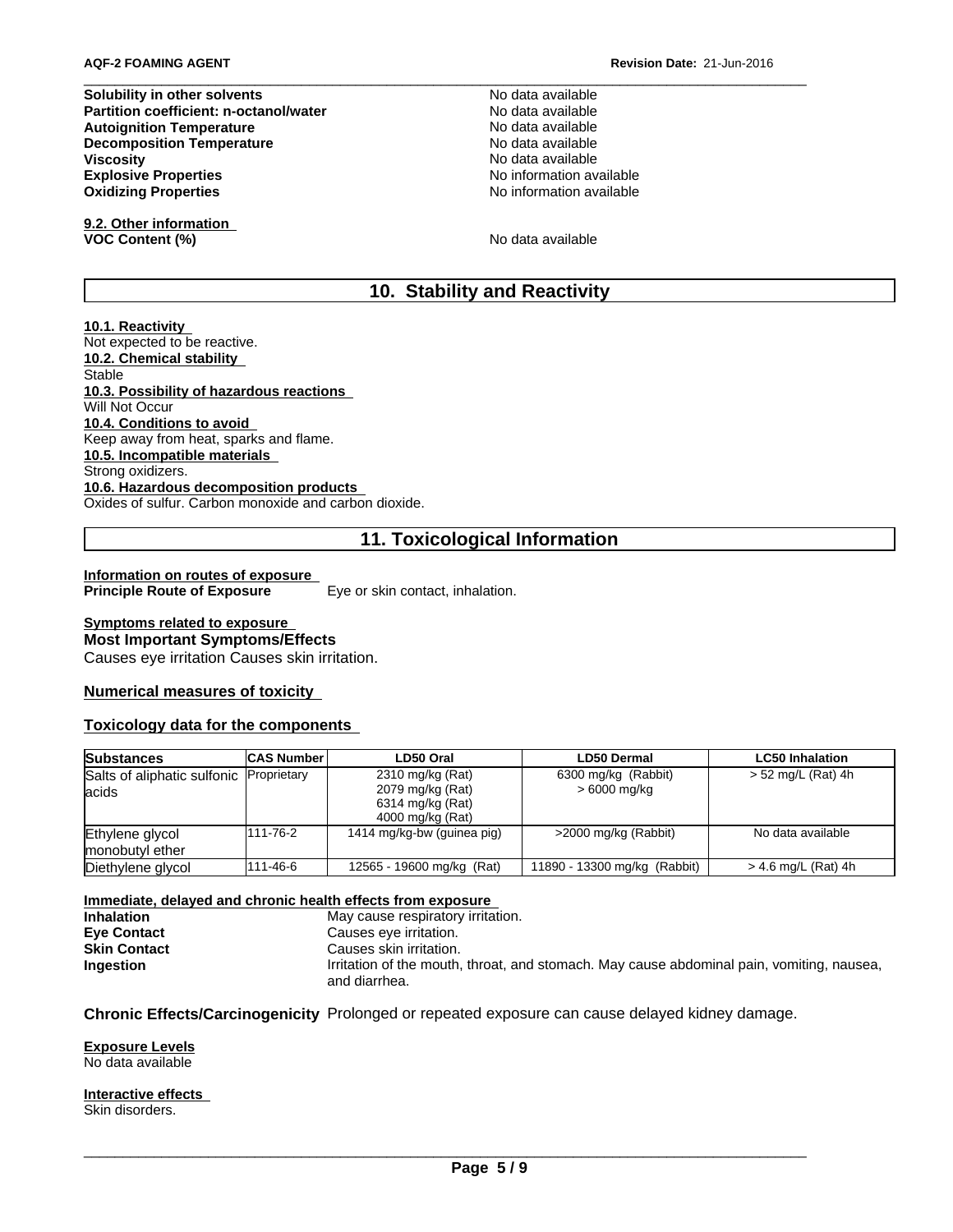#### **Data limitations**

No data available

| <b>Substances</b>                     |                   | CAS Number Skin corrosion/irritation                                                                             |
|---------------------------------------|-------------------|------------------------------------------------------------------------------------------------------------------|
| Salts of aliphatic sulfonic<br>acids  | Proprietary       | Irritating to skin. (Rabbit)                                                                                     |
| Ethylene glycol monobutyl<br>ether    | 111-76-2          | Causes moderate skin irritation. (Rabbit)                                                                        |
| Diethylene glycol                     | 111-46-6          | Non-irritating to the skin (Rabbit)                                                                              |
|                                       |                   |                                                                                                                  |
| <b>Substances</b>                     | <b>CAS Number</b> | Serious eye damage/irritation                                                                                    |
| Salts of aliphatic sulfonic<br>acids  | Proprietary       | Irritating to eyes (Rabbit)                                                                                      |
| Ethylene glycol monobutyl<br>ether    | 111-76-2          | Causes moderate eye irritation (Rabbit)                                                                          |
| Diethylene glycol                     | 111-46-6          | Non-irritating to the eye (Rabbit)                                                                               |
|                                       |                   |                                                                                                                  |
| Substances                            |                   | <b>CAS Number Skin Sensitization</b>                                                                             |
| Salts of aliphatic sulfonic<br>acids  | Proprietary       | Did not cause sensitization on laboratory animals (guinea pig)                                                   |
| Ethylene glycol monobutyl<br>ether    | 111-76-2          | Did not cause sensitization on laboratory animals (guinea pig)                                                   |
| Diethylene glycol                     | 111-46-6          | Did not cause sensitization on laboratory animals (guinea pig)                                                   |
|                                       |                   |                                                                                                                  |
| <b>Substances</b>                     | <b>CAS Number</b> | <b>Respiratory Sensitization</b>                                                                                 |
| Salts of aliphatic sulfonic<br>lacids | Proprietary       | No information available                                                                                         |
| Ethylene glycol monobutyl<br>ether    | 111-76-2          | No information available                                                                                         |
| Diethylene glycol                     | 111-46-6          | No information available                                                                                         |
| <b>Substances</b>                     | <b>CAS Number</b> | <b>Mutagenic Effects</b>                                                                                         |
| Salts of aliphatic sulfonic           | Proprietary       | In vitro tests did not show mutagenic effects. In vivo tests did not show mutagenic effects.                     |
| acids<br>Ethylene glycol monobutyl    | 111-76-2          | In vivo tests did not show mutagenic effects.                                                                    |
| ether<br>Diethylene glycol            | 111-46-6          | In vitro tests did not show mutagenic effects. In vivo tests did not show mutagenic effects.                     |
|                                       |                   |                                                                                                                  |
| <b>Substances</b>                     | <b>CAS Number</b> | <b>Carcinogenic Effects</b>                                                                                      |
| Salts of aliphatic sulfonic<br>acids  | Proprietary       | Did not show carcinogenic effects in animal experiments (Rat)                                                    |
| Ethylene glycol monobutyl<br>ether    | 111-76-2          | Not regarded as carcinogenic.                                                                                    |
| Diethylene glycol                     | 111-46-6          | Did not show carcinogenic effects in animal experiments (Rat)                                                    |
| <b>Substances</b>                     |                   | <b>CAS Number Reproductive toxicity</b>                                                                          |
| Salts of aliphatic sulfonic           | Proprietary       | No significant toxicity observed in animal studies at concentration requiring classification.                    |
| lacids                                |                   |                                                                                                                  |
| Ethylene glycol monobutyl<br>ether    | 111-76-2          | Animal testing did not show any effects on fertility. Did not show teratogenic effects in animal<br>experiments. |
| Diethylene glycol                     | 111-46-6          | Animal testing did not show any effects on fertility. Did not show teratogenic effects in animal<br>experiments. |
|                                       |                   |                                                                                                                  |
| <b>Substances</b>                     |                   | CAS Number STOT - single exposure                                                                                |
| Salts of aliphatic sulfonic<br>acids  | Proprietary       | No significant toxicity observed in animal studies at concentration requiring classification.                    |
| Ethylene glycol monobutyl<br>ether    | 111-76-2          | No data of sufficient quality are available.                                                                     |
| Diethylene glycol                     | 111-46-6          | No significant toxicity observed in animal studies at concentration requiring classification.                    |
| Substances                            |                   | CAS Number STOT - repeated exposure                                                                              |
| Salts of aliphatic sulfonic           | Proprietary       | No significant toxicity observed in animal studies at concentration requiring classification.                    |
| acids                                 |                   |                                                                                                                  |
| Ethylene glycol monobutyl             | 111-76-2          | No data of sufficient quality are available.                                                                     |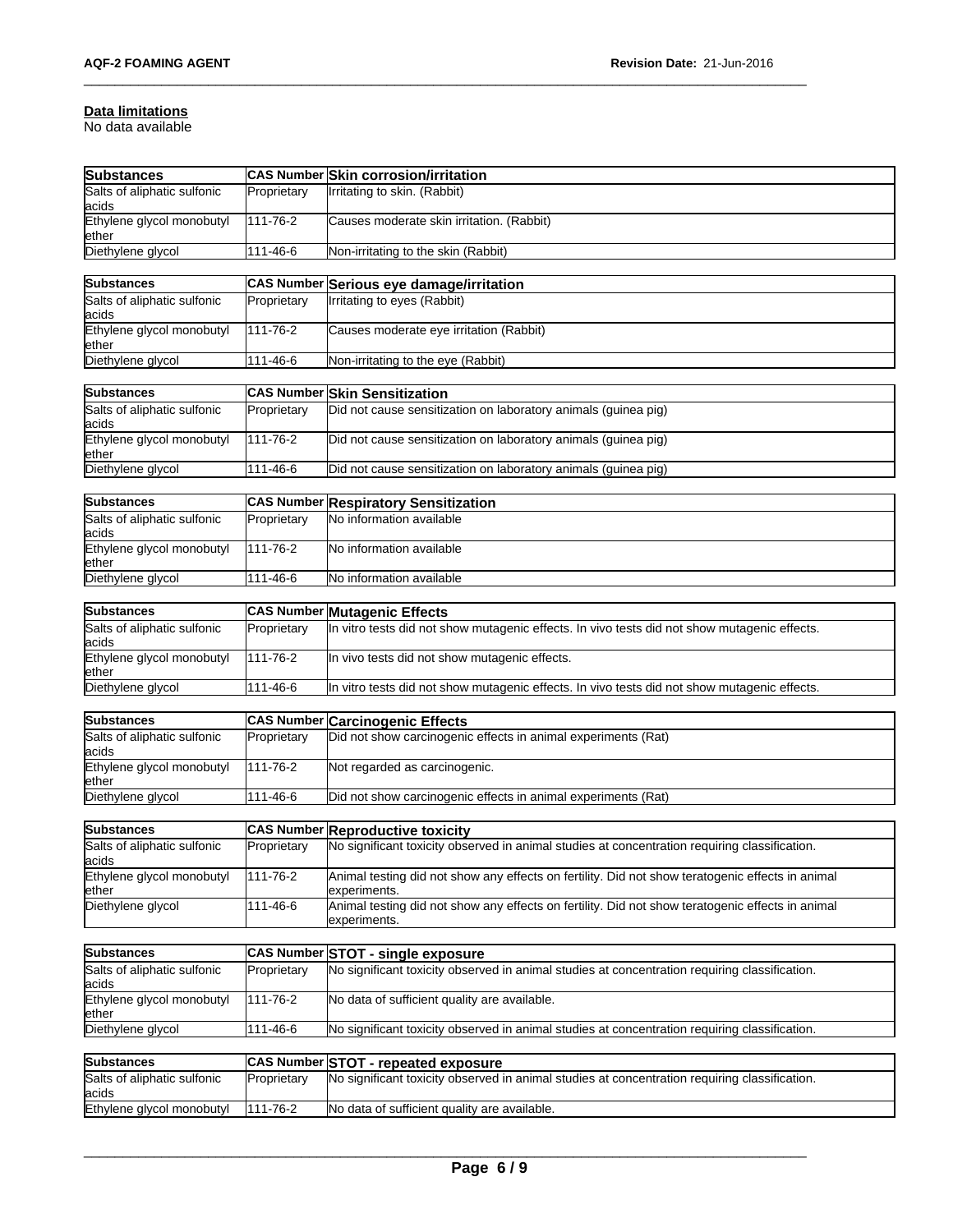| lether                                |             |                                                                          |
|---------------------------------------|-------------|--------------------------------------------------------------------------|
| Diethylene glycol                     | 111-46-6    | Causes damage to organs through prolonged or repeated exposure: (Kidney) |
|                                       |             |                                                                          |
| <b>Substances</b>                     |             | CAS Number Aspiration hazard                                             |
| Salts of aliphatic sulfonic<br>lacids | Proprietary | No information available                                                 |
| Ethylene glycol monobutyl             | 111-76-2    | No adverse health effects are expected from swallowing. Not applicable   |
| lether                                |             |                                                                          |
| Diethylene glycol                     | 111-46-6    | No information available                                                 |

# **12. Ecological Information**

#### **Ecotoxicity Product Ecotoxicity Data**

No data available

### **Substance Ecotoxicity Data**

| <b>Substances</b>                    | <b>CAS Number</b> | <b>Toxicity to Algae</b>                                        | <b>Toxicity to Fish</b>                                                                     | <b>Toxicity to</b><br><b>Microorganisms</b>               | <b>Toxicity to Invertebrates</b>                                                        |
|--------------------------------------|-------------------|-----------------------------------------------------------------|---------------------------------------------------------------------------------------------|-----------------------------------------------------------|-----------------------------------------------------------------------------------------|
| Salts of aliphatic<br>sulfonic acids | Proprietary       | EC50 (72h) 5.2 mg/L<br>(Skeletonema costatum)                   | LC50 (96h) 4.2 mg/L<br>(Danio rerio)                                                        | No information available                                  | EC50 (48h) 4.53 mg/L<br>(Ceriodaphnia sp)<br>NOEC (21d) 6.3 mg/L<br>(Daphnia magna)     |
| Ethylene glycol<br>monobutyl ether   | 111-76-2          | EC50 (72 h) = 1840 mg/L<br>(Pseudokirchneriella<br>subcapitata) | LC50 (96 h) =1474 mg/L<br>(Oncorhynchus mykiss)<br>NOAEC (21 d) > 100 mg/L<br>(Danio rerio) | No information available                                  | EC50 (48 h) = 1800 mg/L<br>(Daphnia magna)<br>EC50 (21 d) = 297 mg/L<br>(Daphnia magna) |
| Diethylene glycol                    | 111-46-6          | TGK (8d) 2700 mg/L<br>(Scenedesmus<br>quadricauda)              | LC50 75200 mg/L<br>(Pimephales promelas)                                                    | EC20 (30m) > 1995 mg/L <br>(domestic activated<br>sludge) | EC50 84000 mg/L<br>(Daphnia magna)<br>EC50 >10000 mg/L<br>(Daphnia magna)               |

## **12.2. Persistence and degradability**

| <b>Substances</b>                 | <b>ICAS Number</b> | <b>Persistence and Degradability</b>  |
|-----------------------------------|--------------------|---------------------------------------|
| Salts of aliphatic sulfonic acids | Proprietary        | Readily biodegradable (80-96% @ 28d)  |
| Ethylene glycol monobutyl ether   | 111-76-2           | Readily biodegradable (75-88% @ 28d)  |
| Diethylene glycol                 | 11-46-6            | Readily biodegradable (90-100% @ 28d) |

# **12.3. Bioaccumulative potential**

| <b>Substances</b>                 | <b>CAS Number</b>   | Log Pow                             |
|-----------------------------------|---------------------|-------------------------------------|
| Salts of aliphatic sulfonic acids | <b>IProprietarv</b> |                                     |
| Ethylene glycol monobutyl ether   | 111-76-2            | LogPow 0.81                         |
| Diethylene glycol                 | 111-46-6            | BCF: 100 (Leuciscus idus melanotus) |

## **12.4. Mobility in soil**

| <b>Substances</b>                 | <b>CAS Number</b> | <b>Mobility</b>           |
|-----------------------------------|-------------------|---------------------------|
| Salts of aliphatic sulfonic acids | IProprietarv      | No information available  |
| Ethylene glycol monobutyl ether   | 111-76-2          | No information available  |
| Diethylene glycol                 | 111-46-6          | INo information available |

## **12.6. Other adverse effects**

## **Endocrine Disruptor Information**

This product does not contain any known or suspected endocrine disruptors

# **13. Disposal Considerations**

# **Safe handling and disposal methods**

Disposal should be made in accordance with federal, state, and local regulations. Incineration recommended in approved incinerator according to federal, state, and local regulations.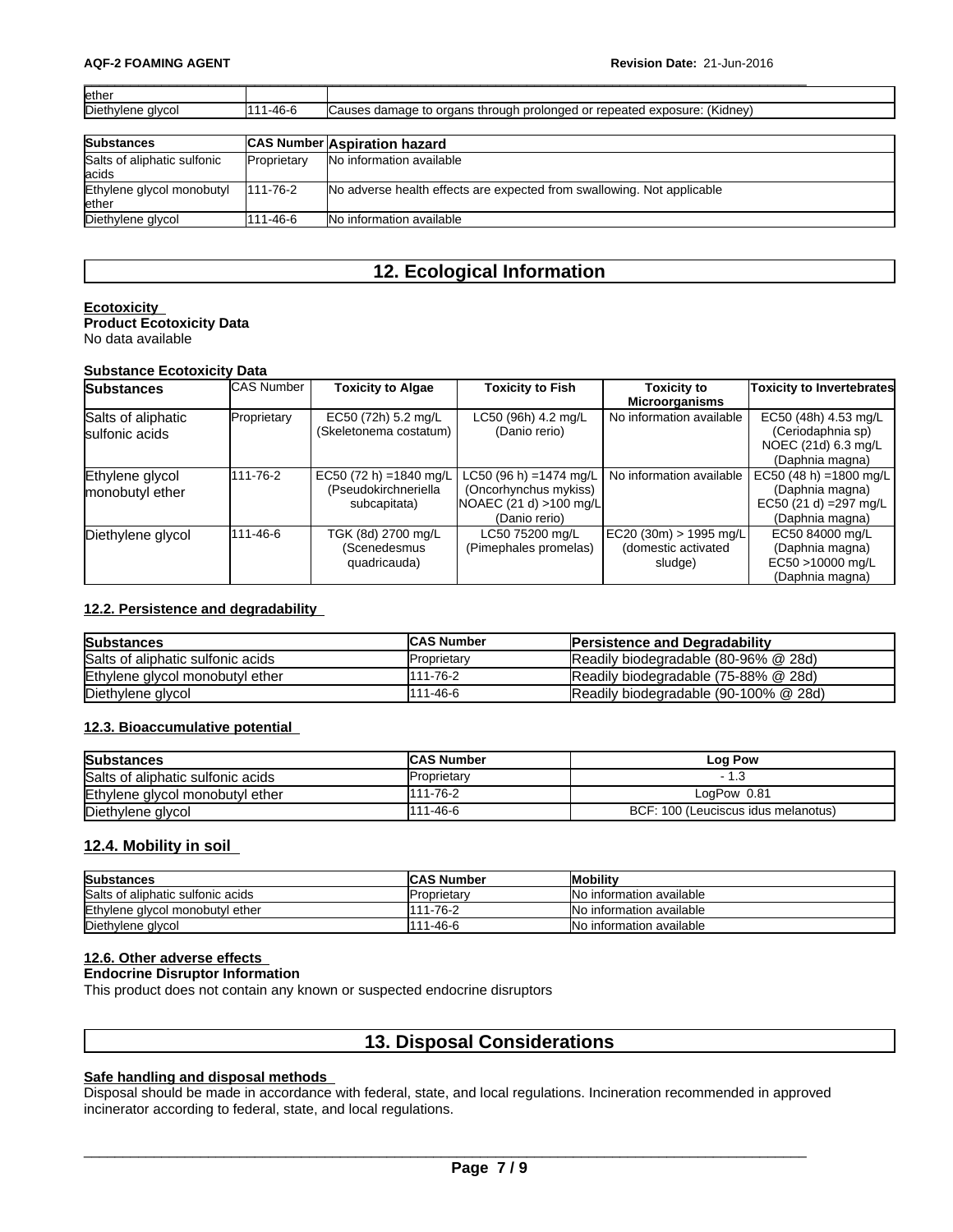## **Disposal of any contaminated packaging**

Follow all applicable national or local regulations.

#### **Environmental regulations**

Not applicable

# **14. Transport Information**

#### **Transportation Information**<br> **IJN Number**<br> **IJN Number UN Number** Not restricted<br> **UN proper shipping name:** Not restricted **UN** proper shipping name: Not restricted<br> **Transport Hazard Class(es):** Not applicable **Transport Hazard Class(es):** Not applicable<br> **Packing Group:** Not applicable **Packing Group:** Not applicable<br> **Environmental Hazards:** Not applicable **Environmental Hazards:**

**Special precautions during transport** None

**HazChem Code**  2X

# **15. Regulatory Information**

### **Safety, health and environmental regulations specific for the product**

| <b>International Inventories</b>                                                                    |                                                   |                                                                                           |
|-----------------------------------------------------------------------------------------------------|---------------------------------------------------|-------------------------------------------------------------------------------------------|
| <b>Australian AICS Inventory</b>                                                                    | assessment certificate.                           | All components are listed on the AICS or are subject to a relevant exemption, permit, or  |
| New Zealand Inventory of                                                                            |                                                   | All components are listed on the NZIoC or are subject to a relevant exemption, permit, or |
| Chemicals                                                                                           | assessment certificate.                           |                                                                                           |
| <b>EINECS (European Inventory of</b>                                                                |                                                   | This product, and all its components, complies with EINECS                                |
| <b>Existing Chemical Substances)</b>                                                                |                                                   |                                                                                           |
| <b>US TSCA Inventorv</b>                                                                            | All components listed on inventory or are exempt. |                                                                                           |
| <b>Canadian Domestic Substances List</b> All components listed on inventory or are exempt.<br>(DSL) |                                                   |                                                                                           |
| Poisons Schedule number                                                                             |                                                   |                                                                                           |
| S6                                                                                                  |                                                   |                                                                                           |
| <b>International Agreements</b>                                                                     |                                                   |                                                                                           |
| Montroal Protocol - Ozono Doploting Substances:                                                     |                                                   | Doge not apply                                                                            |

**Montreal Protocol - Ozone Depleting Substances:** Does not apply **Does not apply Stolkhom Convention - Persistent Organic Pollutants:** Does not apply **Rotterdam Convention - Prior Informed Consent:**<br> **Basel Convention - Hazardous Waste:** Does not apply<br>
Does not apply **Basel Convention - Hazardous Waste:** 

# **16. Other information**

#### **Date of preparation or review**

**Revision Date:** 21-Jun-2016

**Revision Note** SDS sections updated: 2

#### **Full text of H-Statements referred to undersections 2 and 3**

H227 - Combustible liquid H302 - Harmful if swallowed H312 - Harmful in contact with skin H315 - Causes skin irritation